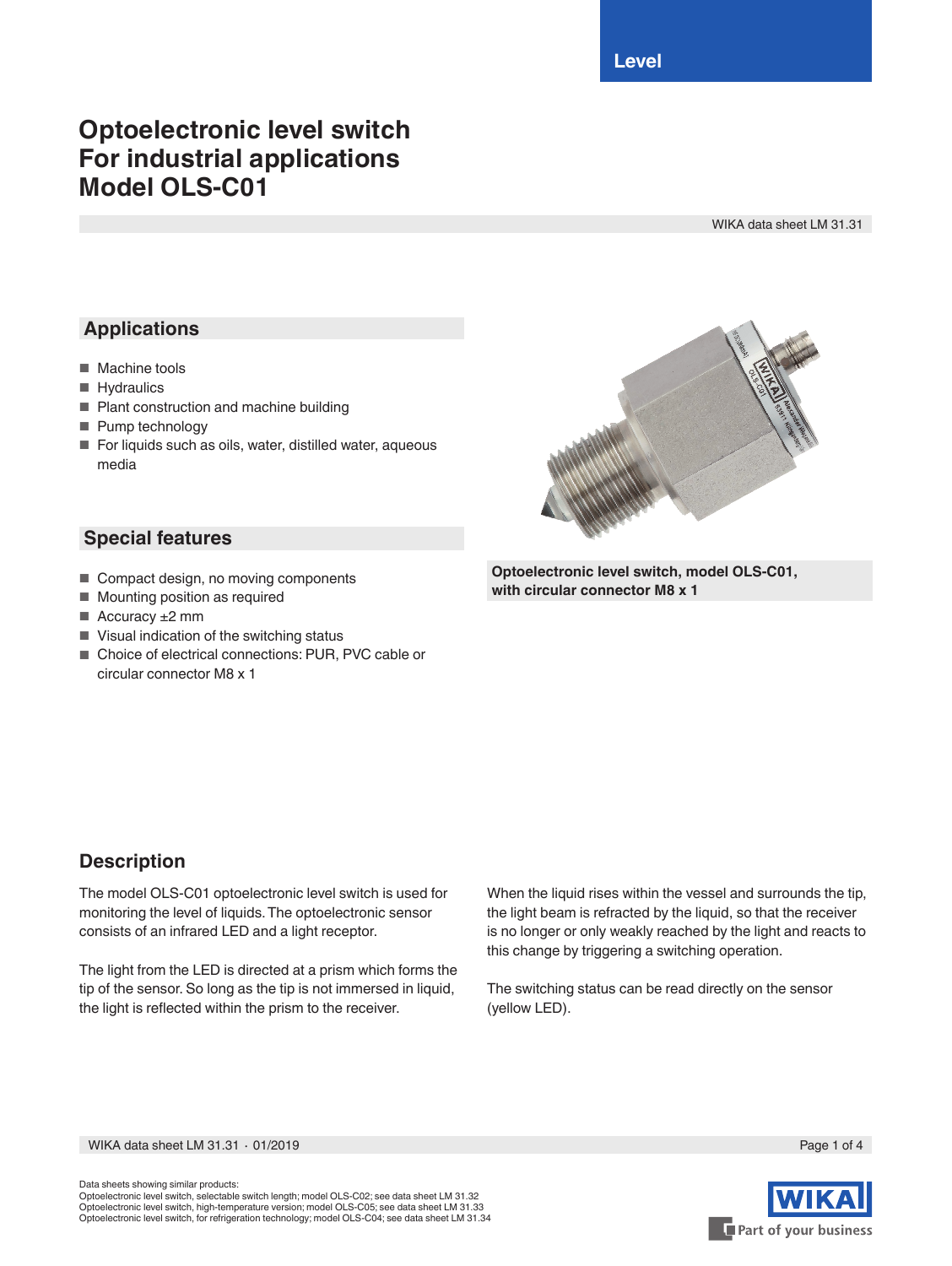## **Specifications**

| General data                                                  |                                                           |
|---------------------------------------------------------------|-----------------------------------------------------------|
| <b>Measurement accuracy</b>                                   | $\leq \pm 2$ mm                                           |
| Minimum distance from the glass tip to an<br>opposite surface | $\geq 10$ mm<br>$\geq$ 20 mm with electropolished surface |
| <b>Mounting position</b>                                      | as required                                               |
| Visual indication of the switching status                     | 1 LED                                                     |
| <b>Process connection G</b>                                   | G $\frac{3}{8}$ , G $\frac{1}{2}$ or M12 x 1 (male)       |

| Design data                                                                                         |                                                                                      |
|-----------------------------------------------------------------------------------------------------|--------------------------------------------------------------------------------------|
| <b>Responsiveness</b>                                                                               | Preset for the detection of aqueous media and oils                                   |
|                                                                                                     | Option: Adjustable responsiveness (trimmer) for other liquids and foaming media      |
| <b>Medium temperature</b>                                                                           | $-30+100$ °C [ $-22+212$ °F]                                                         |
| <b>Ambient temperature</b>                                                                          | $-25+70$ °C [-13  +158 °F]                                                           |
| <b>Operating pressure</b>                                                                           | $0 25$ bar $[0 2.5$ MPa $/ 0 363$ psi                                                |
| <b>Materials</b>                                                                                    |                                                                                      |
| $\blacksquare$ Light guide                                                                          | Borosilicate glass, fixed with silicone adhesive<br>(Option: Fixed with epoxy resin) |
| ■ Case and process connection G $\frac{3}{6}$ and M12 x 1<br>Case and process connection G 1/2<br>■ | Stainless steel 303<br>Stainless steel 316Ti                                         |

| <b>Electrical data</b>                                               |                                                                                                                                 |
|----------------------------------------------------------------------|---------------------------------------------------------------------------------------------------------------------------------|
| Power supply                                                         | DC 12  32 V                                                                                                                     |
| Max. current supply                                                  | 40 mA                                                                                                                           |
| <b>Electrical connection</b><br>PUR, PVC cable<br>Circular connector | Cable length freely definable<br>Diameter: $3 \times 0.25$ mm <sup>2</sup><br>Cable end: Cut to length<br>$M8 \times 1$ (3-pin) |
| Output signal                                                        | PNP transistor, protected against reverse polarity, 200 mA switching current                                                    |
| <b>Switching function</b>                                            | Normally open (closed in medium) or normally closed (open in medium)                                                            |
| Ingress protection                                                   | <b>IP65</b>                                                                                                                     |
| <b>Number of switch points</b>                                       |                                                                                                                                 |
| <b>Response time</b>                                                 | 0.5s                                                                                                                            |

Switching delay of up to 7 s on request

#### **Options**

Other versions on request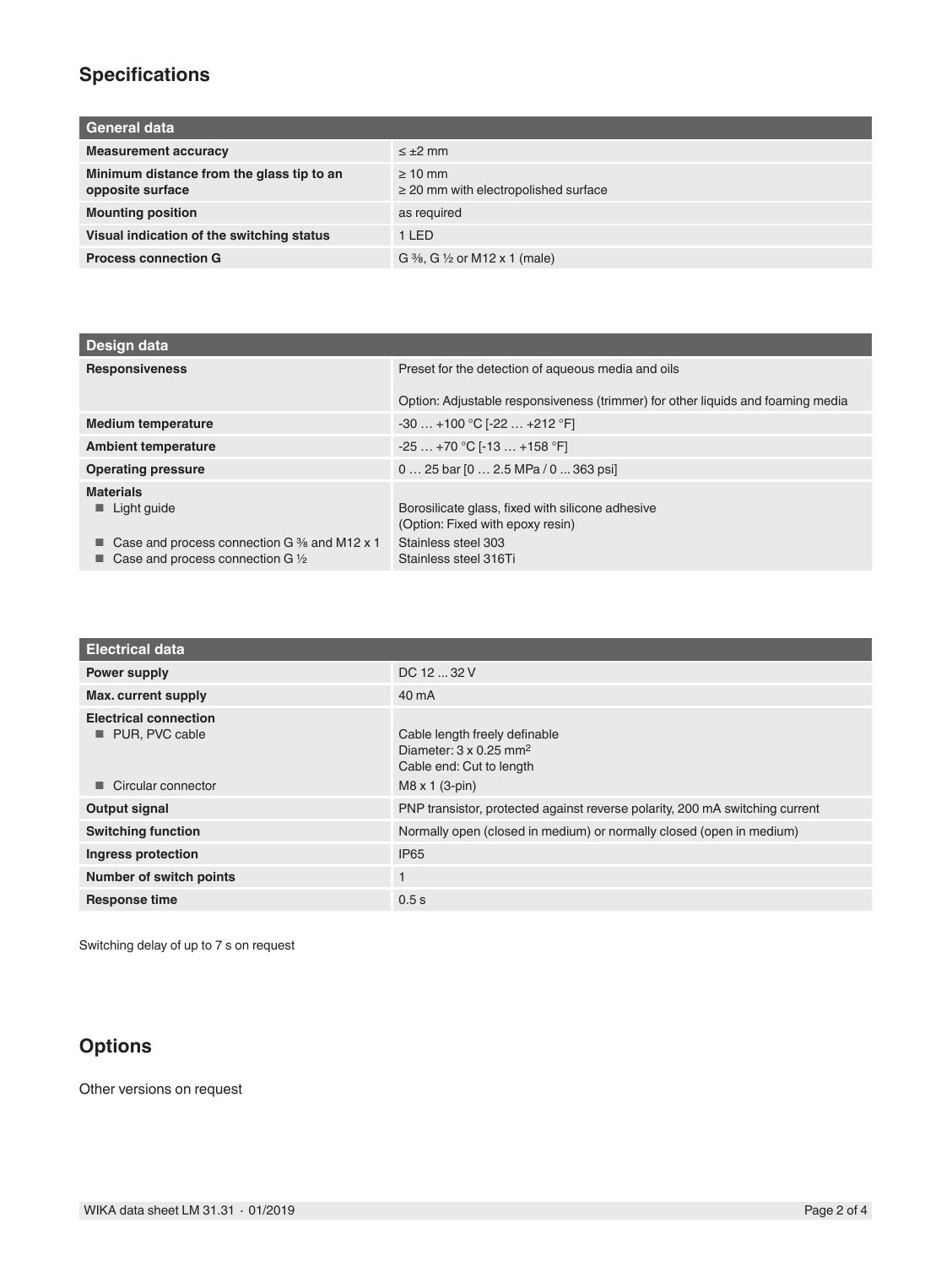## **Dimensions in mm [in]**



Weight: approx. 115 g [0.25 lbs] + 25 g/m [0.02 lbs/ft] cable length

| <b>Process connection G</b> |                          |                          |
|-----------------------------|--------------------------|--------------------------|
| $G \frac{3}{8}$             | 17 mm $[0.7 in]$         | 10 mm $[0.4 \text{ in}]$ |
| $M12 \times 1$              | 17 mm $[0.7 in]$         | 10 mm $[0.4 \text{ in}]$ |
| $G\frac{1}{2}$              | $27 \text{ mm}$ [1.1 in] | 20 mm [0.8 in]           |

#### **Electrical connection diagram**

| <b>Cable assignment</b> |           |              |
|-------------------------|-----------|--------------|
|                         | <b>BN</b> | U+           |
| =                       | <b>WH</b> | $\mathsf{L}$ |
|                         | <b>GN</b> | co           |

| Assignment, M8 x 1 circular connector |   |  |
|---------------------------------------|---|--|
|                                       |   |  |
|                                       | з |  |
|                                       |   |  |

Legend

- SP Switch point
- U+ Positive power supply terminal<br>U- Negative power supply terminal
- U- Negative power supply terminal<br>WH White
- White
- BN Brown<br>GN Green
- Green